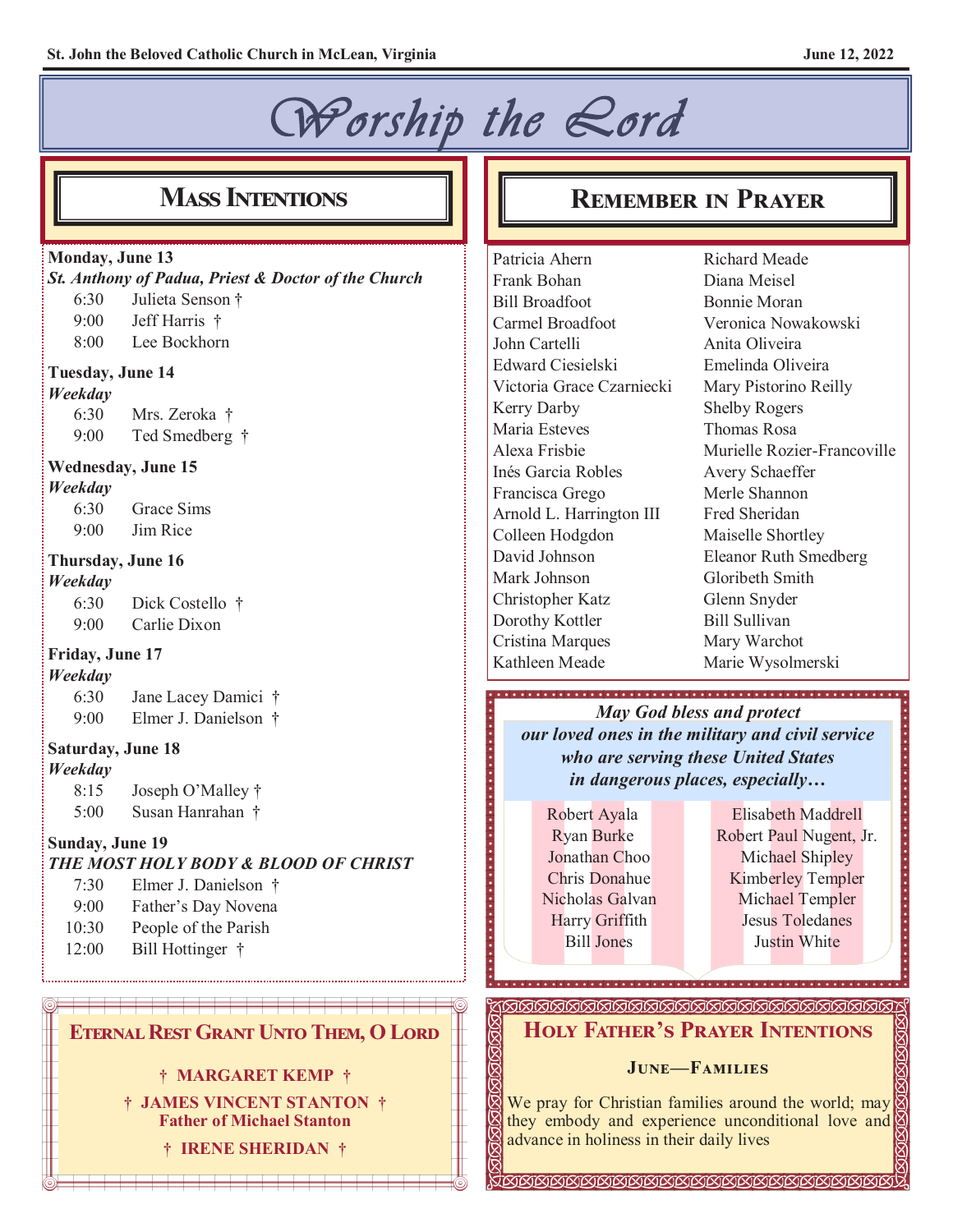# *Learn the Faith*

## **In Testimonium…**

#### **12 June 2022 The Solemnity of the Most Holy Trinity**

*Ordinary Form Extraordinary Form* Proverbs 8,22-31 Romans 11,33-36 Psalm 8,4-5.6-7.8-9 Daniel 3,55.56 Romans 5,1-5 Daniel 3,52 John 16,12-15 Matthew 28,18-20

#### **from the Baltimore Catechism**

Q. 192. What do you mean by the Blessed Trinity? **A. By the Blessed Trinity I mean one God in three Divine Persons.**

Q. 193. Are the three Divine Persons equal in all things?

**A. The three Divine Persons are equal in all things.**

Q. 194. Are the three Divine Persons one and the same God? **A. The three Divine Persons are one and the same God, having one and the same Divine nature and substance.**

Q. 195. What do we mean by the "nature" and "substance" of a thing?

**A. By the "nature" of a thing we mean the combination of all the qualities that make the thing what it is. By the "substance" of a thing we mean the part that never changes, and which cannot be changed without destroying the nature of the thing.**

Q. 196. Can we fully understand how the three Divine Persons are one and the same God?

**A. We cannot fully understand how the three Divine Persons are one and the same God, because this is a mystery.**

Although there are many truths which we cannot understand we do not call them "mysteries". Rather, we call "mysteries" those truths which have been revealed to us by God so that we can know of them even if cannot understand them. And even though we cannot understand them fully, they mystify us and invite us to contemplation.

Without some knowledge of the Trinity we would never be able to accept Jesus Christ as God who is capable of saving us by his death and who is capable of establishing the Church which continues His saving work. Without some appreciation of the Trinity we will never understand how can become part of the life of God while still remaining a distinct human person. Without being able to ponder the Trinity we would behave as slaves of God when He has changed us into his adopted sons and daughters by Baptism.

Glory be to the Father, and to the Son, and to the Holy Spirit, as it was in the beginning, is now, and will be forever. Amen.

Rev. Christopher J. Pollard



#### **Camp Highlight :**

June 20 - 24 | 9:00am - 3:00pm | Rising 6th - 8th June 27 - July 1 | 9:00am - 3:00pm | Rising 4th - 5th Your child will learn fundamental kayaking skills, to navigate the Potomac River water, and explore the natural world. No previous kayak experience needed, the instructor will teach basic kayak skills to navigate safely.

D E M Y

Check out all our camp offerings at:

https://stjohnacademy.org/summer-camp/

# ST. JOHN

Registration for the 2022-2023 Children's Faith Formation program is now open. Sessions will take place weekly on Tuesday nights **is** from 6:30-8:00 pm beginning September 13. Register at www.stjohncatholicmclean.org or



by scanning the QR code. Contact Michael if you have any questions:mjacobeen@stjohncatholicmclean.org



#### **High School Swing Dancing!**

SJB Youth Ministry is excited to offer two swing dance nights this summer. Each dance night will include a

beginner lesson, free dance time, and end with optional night prayer in the Church. You can sign up for one or both sessions. No experience needed!

Who: Rising 9th-12th graders

When: July 15 and August 19, 7-9pm plus an optional after-party including night prayer and ice cream, 9-9:45pm. Where: Meet in the gym

To Register, scan the QR Code or visit: stjohncatholicmclean.org/be-anapostle/youth-ministry/

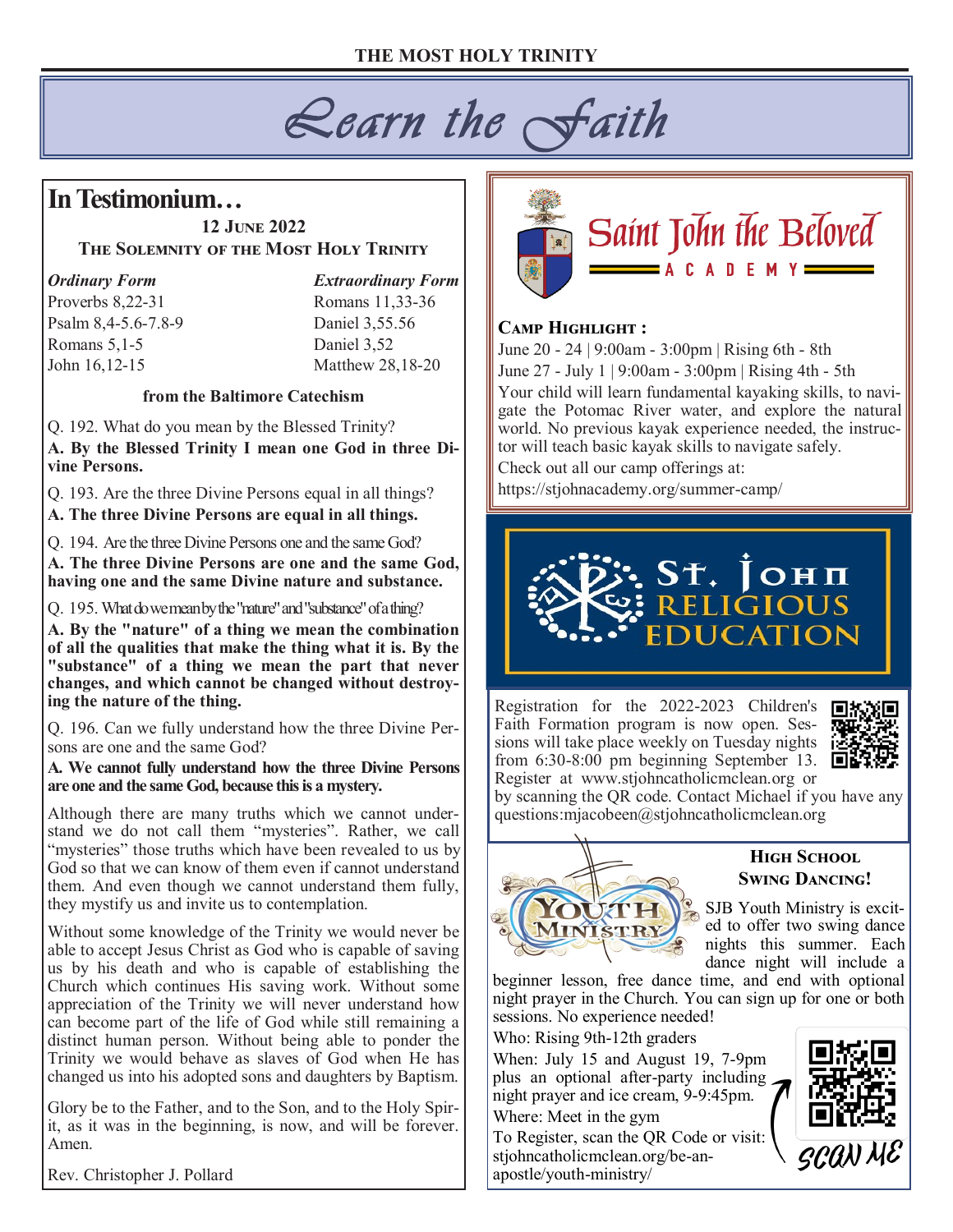



#### **DIOCESE OF ARLINGTON NEWS**

#### **2022 Bishop's Lenten Appeal Begins!**



The 2022 BLA mailing was recently sent to parishioners. The theme this year is "Do this in remembrance of me." After reflecting upon the blessings God has given you, please prayerfully consider a pledge. The BLA funds programs and ministries that serve thousands of people in our diocese. Through the inspiration of

the BLA theme, let us remember the tender nature of Christ as together we give of ourselves to others. You make a gift at: www.arlingtondiocese.org or scan the QR code.

#### **GMU Catholic Campus Ministry**

#### *Thursday Night Gatherings*

George Mason University's Catholic Campus Ministry is hosting weekly summer events for college students and graduating high school seniors every Thursday night in June and July at the St. Robert Bellarmine Chapel (4515 Roberts Road, Fairfax). It's a great way to meet college students from different schools who are home for break and/or meet future classmates before school starts! Like us on Facebook: College Summers with GMU CCM. Find out more at www.gmuccm.org or email vsierral@gmu.edu.

#### **From the Office of Vocations**

#### *The Most Holy Trinity - June 12, 2022*

How do you hope to share in God's glory…as a priest, deacon or in the consecrated life? Call Father Michael Isenberg write: michael.isenberg@arlingtondiocese.org (703) 841-2514.

#### **Office of Marriage, Family, and Respect Life**

#### *Day of Prayer and Healing: Post-Abortion Retreat for Women*

After Abortion Retreats: A Day of Prayer and Healing for women who have experienced abortion will be on Saturday, October 15, 2022. These group healing events are held in a private and peaceful setting, in English and Spanish, based on the Entering Canaan model. There will be an opportunity to hear from a past participant and others who have found healing. You are not alone. Take the first step. For confidential inquiries, please contact Project Rachel Ministry: (703) 841-2504 or info@helpafterabortion.org.



#### **ST. JOHN THE BELOVED PARISH NEWS**

#### **SHARE Sunday: June 19**

Next Sunday please deliver your generous donations of pantry items (i.e. toilet paper, paper towels, cereal, macaroni & cheese, vegetable oil, laundry detergent, canned vegetables, canned tomato products, canned or dry beans, peanut butter, jam/jelly, spaghetti/pasta, pasta sauce (cans or plastic jars), ramen noodles, meal helpers, soup, diapers (size 6), baby wipes, feminine hygiene, etc.) to the van parked in front of the church. Monetary donations will be used for emergency assistance with rent, utility bills, car repairs, etc. Please make checks payable to St. John the Beloved with "Share" in the memo line. To arrange a furniture donation, please call 703-448-1054. Thank you!

#### **The Word Book and Gift Shop**

We will be open on June 5  $& 12$  immediately following the 900, 1030 and 1200 masses; after that we are closed for inventory and summer; reopening after Labor Day. On June 12 we will have more items added in clearance so please stop by for some great deals. We have Sock Religious socks, Crucifixes, Rosaries, and excellent spirituality and children's books which make wonderful gift items. Plan for your summer reading. Cash/Checks/Credit Card are accepted. If you have any questions, or if you would like to arrange for a pickup of an item outside of business hours, please contact us at theword $@$ stjohncatholicmclean.org.

#### **Fatima Public Rosary Rally**

This Monday, June 13th at 6pm, in the lower parking lot of the church, there will be a public Rosary Rally to honor our Lady of Fatima. Hymns, a litany and the Joyful Mysteries with St. Louis de Montfort mediations, will be offered for the conversion, reparation for sins and the triumph of the Immaculate Heart. Please join us for a public expression of devotion to Our Lady!

#### **Linens Volunteers Needed**

A few more volunteers are needed for the Sacred Linens Team. The linens, which sometime contain particles of Our Lord, are reverently purified and then laundered/ironed once a week. The schedule rotates among the members, one person per week. If you would like join the team, please contact the sacristan either directly or via the front office.